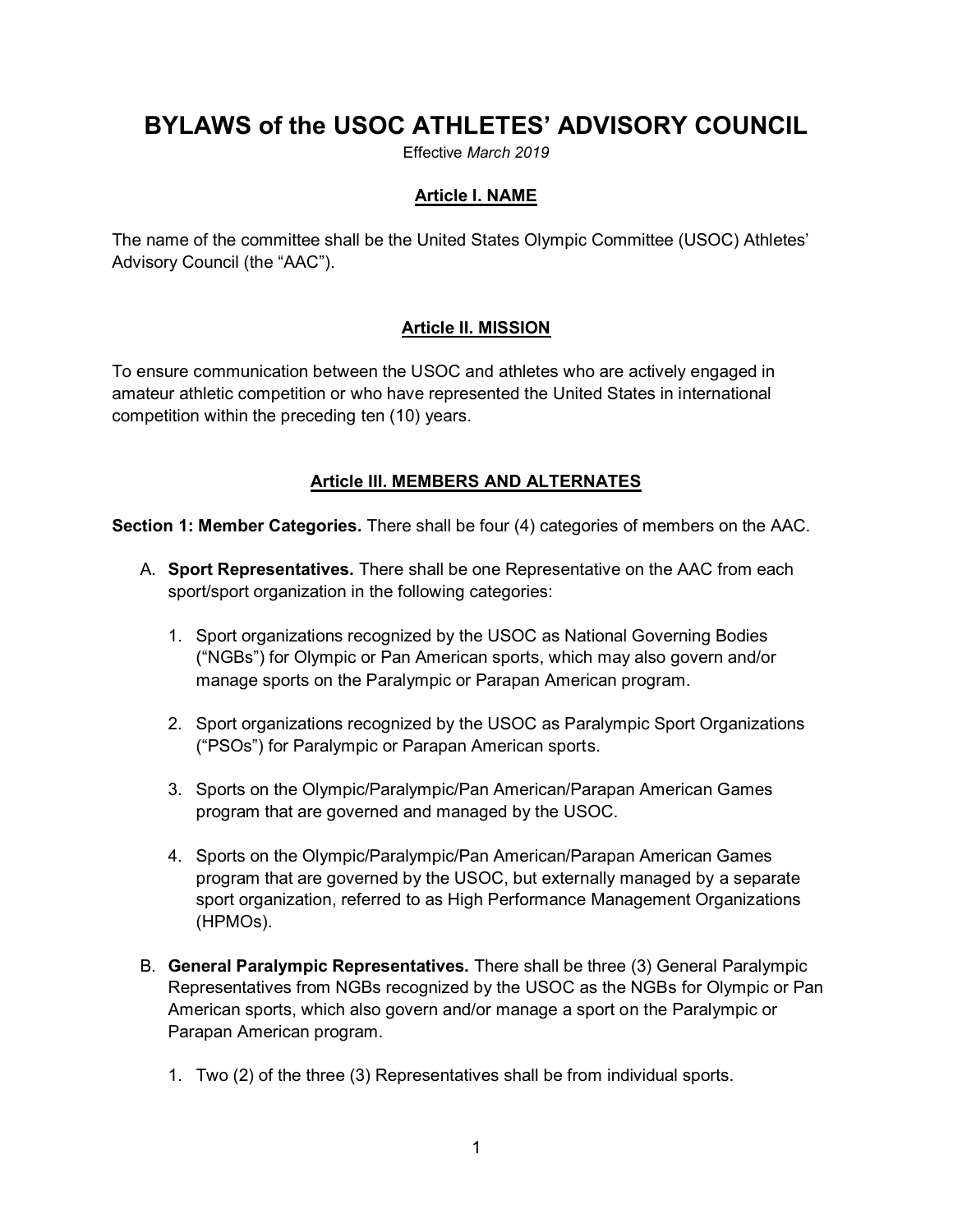- 2. One (1) of the three (3) Representatives shall be from a team sport.
- C. **Leadership.** There shall be six (6) individuals to serve as the Leadership of the AAC. Of these six (6) individuals, three (3) shall be Officers, consisting of one (1) Chair, and two (2) Vice-Chairs.
- D. **Ex-officio.** Ex-officio Members are individuals who are Members by virtue of their appointment/election to either the IOC Athletes' Commission or the IPC Athletes' Commission. They shall serve as Members of the AAC throughout the tenure of their appointment to the IOC/IPC Athletes' Commission, have voice and vote, but are not subject to the terms in these Bylaws.

**Section 2. Alternates**. Alternates elected in accordance with the AAC Member Elections and Voting Policy may step into the role of a Representative, with voice and vote, when the Representative is not in attendance at a Meeting of the Members. Both the Representative and the Alternate may attend Meetings, but only one shall be funded by the USOC.

**Section 3. Election.** Election procedures for Members and Alternates shall be set forth in these Bylaws and the AAC Member Elections and Voting Policy.

**Section 4. Eligibility.** The following eligibility requirements shall apply.

## **A. Members and Alternates.**

- 1. Within ten (10) years preceding the commencement of the Quadrennium for which a Member or Alternate is serving, one must have represented the U.S. in international competition in the Olympic Games, Pan American Games, Paralympic Games or Parapan American Games; World Championships; or an event designated by the USOC as an Operation Gold event.
	- a. When eligibility is achieved through World Championships or Operation Gold events, one must have represented the U.S. in an event or discipline that has been on the Olympic or Paralympic program within the preceding ten (10) years. For Pan American or Parapan American only sports, one must have represented the U.S. in an event or discipline that has been on the Pan American or Parapan program within the preceding ten (10) years.
	- b. When eligibility is achieved through World Championships, it must be through representing the U.S. at the most elite level, and may not be drawn from events that categorize entrants in age-restricted classifications commonly known as "Juniors," "Masters," "Seniors," "Veterans," or other similarly agerestricted competition.
	- c. If the pool of athletes is insufficient under the eligibility requirement listed above, the sport organization (i.e., NGB, PSO, USOC or HPMO) may petition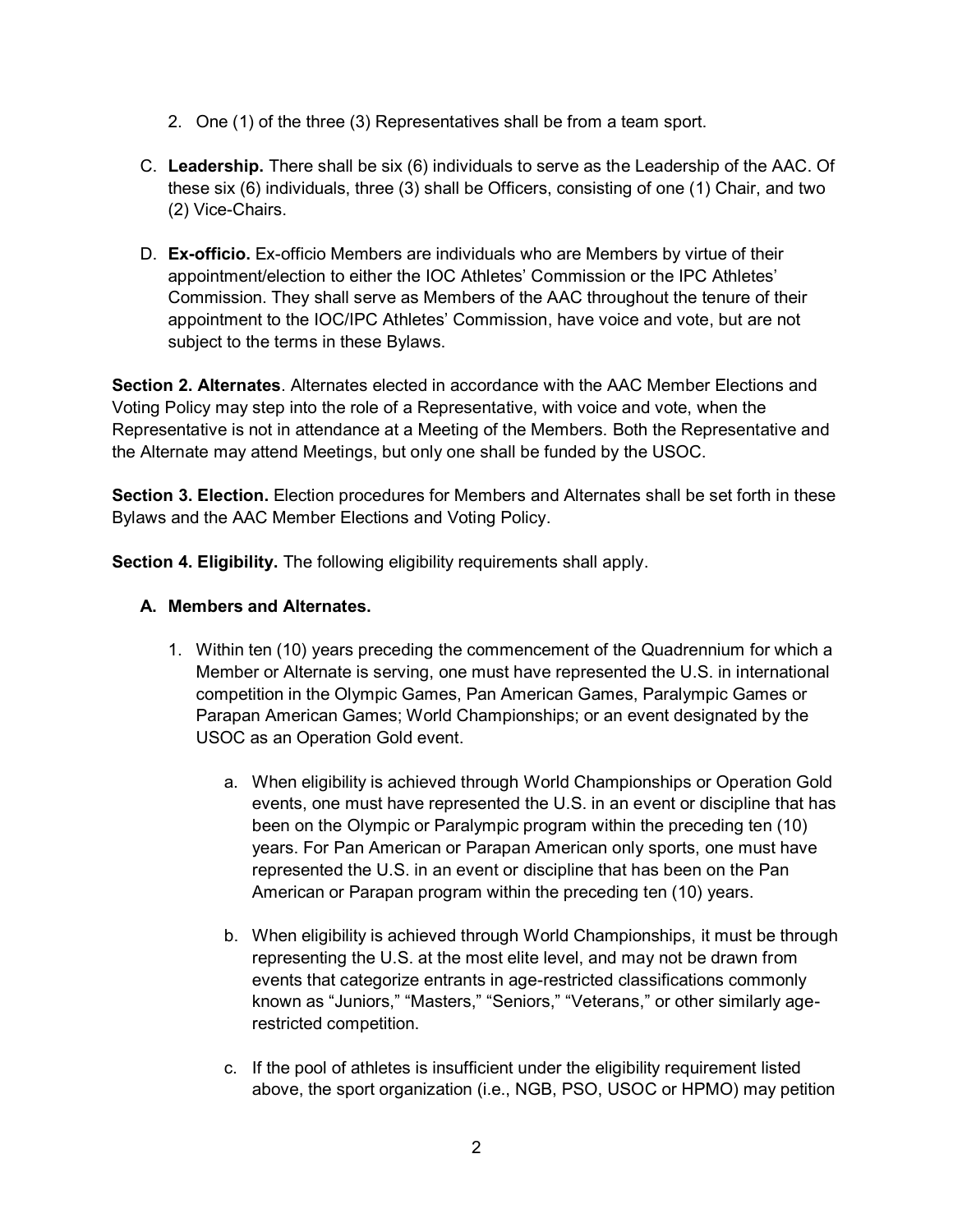the USOC, who will consult with the AAC, to expand the pool of eligible athletes to those of a lessor standard, so as to include athletes who have been "actively engaged in competition" within their sport, or represented the U.S. in other major international competitions, within the preceding ten (10) years.

- 2. Must be a citizen or legal resident of the United States and at least eighteen years old.
- 3. No Member or Alternate may have received any sanction in relation to the World Anti-Doping Code.
- **B. Sport and General Paralympic Representatives.** In addition to requirements for Members and Alternates, the following shall apply to individuals running for a Sport or General Paralympic Representative position.
	- 1. An individual running for election must disclose any prior felony conviction, or any period of ineligibility served in sport (e.g., for discipline, SafeSport violation). The disclosure shall be made to all eligible voters prior to the vote so that the disclosure may be considered in the voting process.
	- 2. An individual running for election must disclose any possible conflict of interest to the AAC Ethics Committee, which shall determine whether the individual is eligible to run for election. (See Conflicts of Interest Policy).
	- 3. During a given election cycle, an individual may run only for a Sport Representative position or a General Paralympic Representative position, not both.
- **C. Leadership.** In addition to requirements for Members and Alternates, the following shall apply to individuals running for a Leadership position.
	- 1. The individual must have previously served as a Representative or Alternate, regardless of timing.
	- 2. The individual must not have been convicted of a felony.
	- 3. The individual must not have served any period of ineligibility for a SafeSport violation.
	- 4. An individual running for election must disclose any other period of ineligibility served in sport (i.e. for discipline) and any misdemeanor convictions within the ten (10) years preceding to the AAC Ethics Committee, which shall determine whether the individual is eligible to run for election.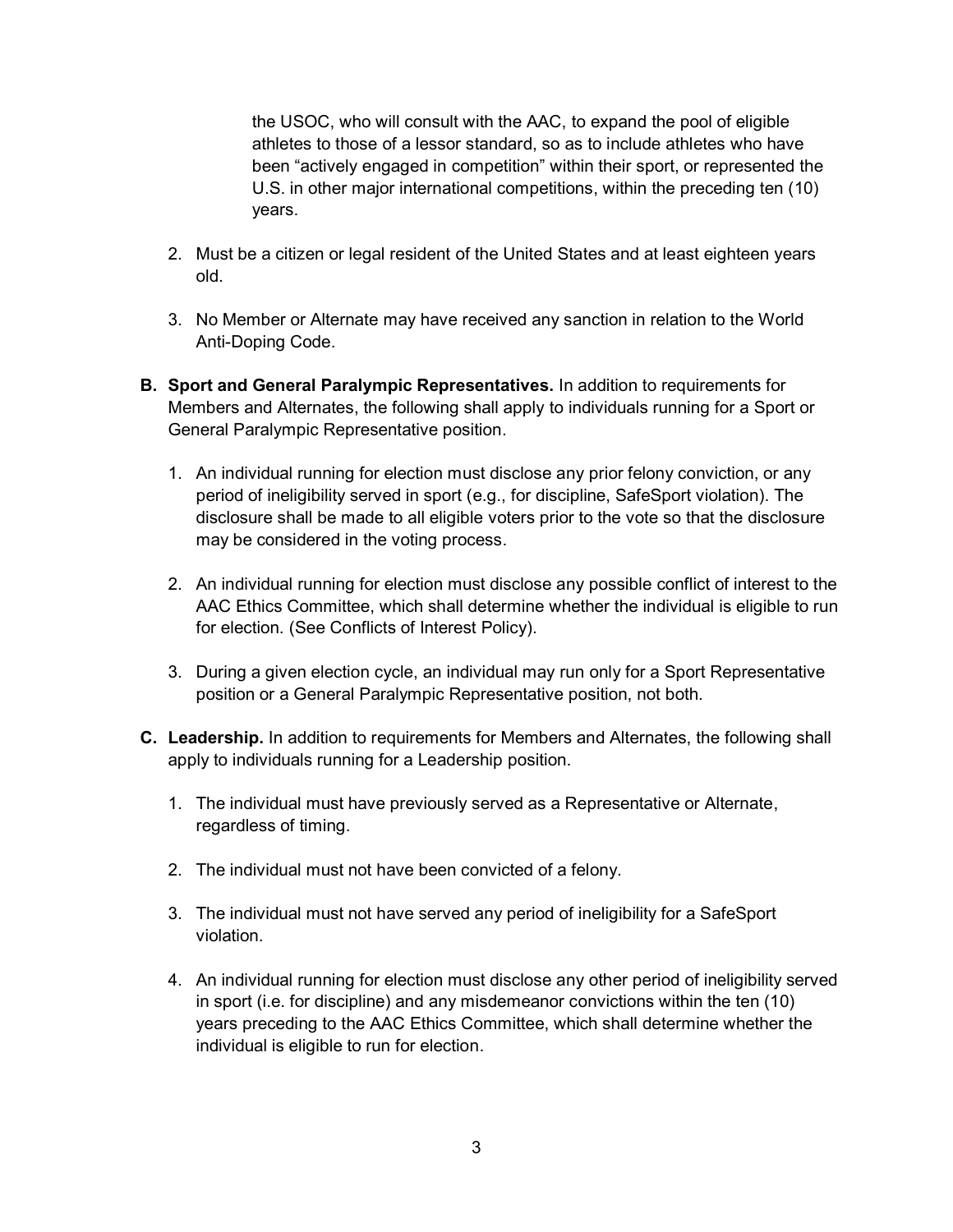5. An individual running for election must disclose any possible conflict of interest to the AAC Ethics Committee, which shall determine whether the individual is eligible to run for election. (See Conflicts of Interest Policy).

**Section 5. Code of Conduct and Standards and Conflicts of Interest Policy.** Each Member and Alternate must comply with the Code of Conduct and Standards of the AAC and the Conflicts of Interest Policy throughout the tenure of his or her term.

**Section 6. Term.** The term for Sport Representatives, General Paralympic Representatives, and Leadership shall be for one Quadrennium, commencing on January 1 of the year following the Summer Olympic and Paralympic Games through December 31 of that Quadrennium. Exofficio members serve throughout the tenure of their appointment to the IOC/IPC Athletes' Commission.

## **Section 7. Term Limits.**

- A. Sport and General Paralympic Representatives may not serve more than two (2) full terms on the AAC, regardless of sport.
- B. Individuals shall not be considered to have served a full term under the term limit requirements unless s/he was seated as the Representative for more than two (2) years of the Quadrennium.
- C. Individuals serving in a Leadership position shall be allowed to serve a third term, provided s/he meets all other eligibility requirements.

**Section 8. Removal.** Any Member or Alternate may be removed for cause. The individual in question shall be given fair notice, including a statement of the cause, and an opportunity to be heard.

- A. **Removal by the AAC.** Any Member may submit a complaint to the AAC Ethics Committee detailing the cause for proposed removal of a Member or Alternate. The Ethics Committee shall determine if sufficient cause exists to forward the matter to the Membership for potential removal.
- B. **Removal by NGB Athletes.** Any athlete may submit a complaint to the AAC Ethics Committee detailing the cause for proposed removal of their Sport Representative or Alternate. The AAC Ethics Committee will work with the NGB/Sport Organization to facilitate processing the complaint. Each athlete who meets the requirements to serve as an AAC Sport Representative for the respective NGB shall be notified of the potential removal and is eligible to vote.

**Section 9. Vacancies.** All elections for vacancies shall be held in accordance with the AAC Member Elections and Voting Policy, timelines not withstanding although as soon as possible.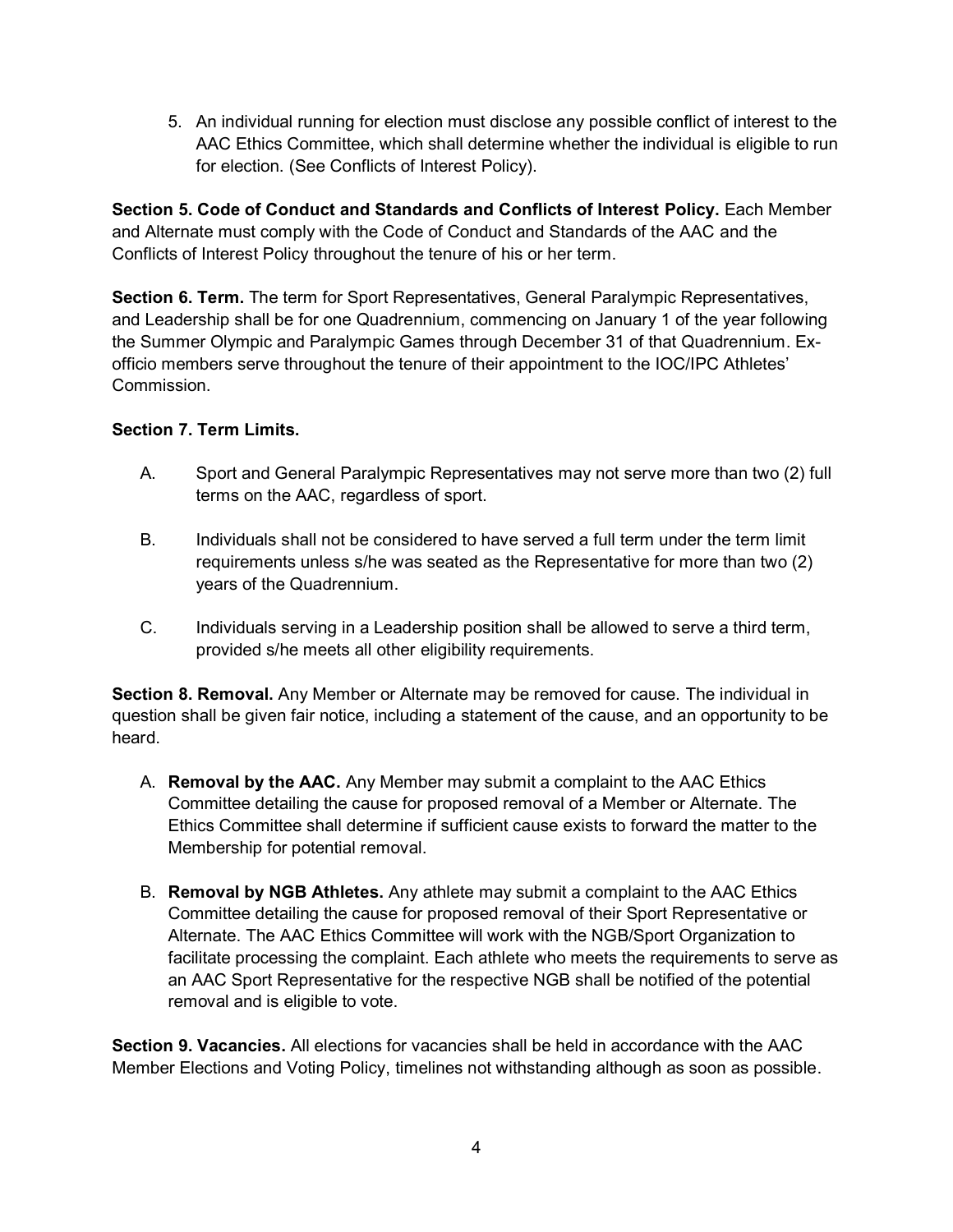## A. **Sport or General Paralympic Representatives**.

- 1. If a Representative position becomes vacant, the Alternate shall automatically assume the role.
- 2. If an Alternate position becomes vacant in the first three (3) years of the Quadrennium, the NGB/Sport Organization shall hold an election. If the Alternate position becomes vacant in the final year of the Quadrennium, the positon shall remain vacant.

## B. **Officers**.

- 1. If the Chair position becomes vacant, the First Vice-Chair shall automatically assume the role.
- 2. If the First Vice-Chair position becomes vacant, the Second Vice-Chair shall automatically assume the role.
- 3. If the Second Vice-Chair position becomes vacant in the first three (3) years of the Quadrennium, the AAC shall hold an election from among the remaining members of the Leadership. If the Vice Chair position becomes vacant in the final year of the Quadrennium, the position shall remain vacant.
- C. **Leadership**. If a Leadership position becomes vacant in the first three (3) years of the Quadrennium, the AAC shall hold an election as soon as reasonable at a Meeting of the Members. If a Leadership position becomes vacant in the final year of the Quadrennium, the position shall remain vacant.

## **Article IV. LEADERSHIP**

**Section 1. Governance of the AAC.** Governance of the AAC shall be vested in the Leadership.

#### **Section 2. Election of Leadership and Officers.**

- A. Six (6) Leaders to serve for the following Quadrennium shall be elected at the last Annual Meeting of the Members, which shall occur during the Olympic and Paralympic Assembly in the last year of the Quadrennium.
- B. One (1) Chair and two (2) Vice-Chairs shall be elected from the newly-elected Leadership at the Orientation Meeting of the Members, which shall occur within thirty (30) days of the beginning of the Quadrennium.

#### **Section 3. General Powers and Duties of the Leadership**. The Leadership shall: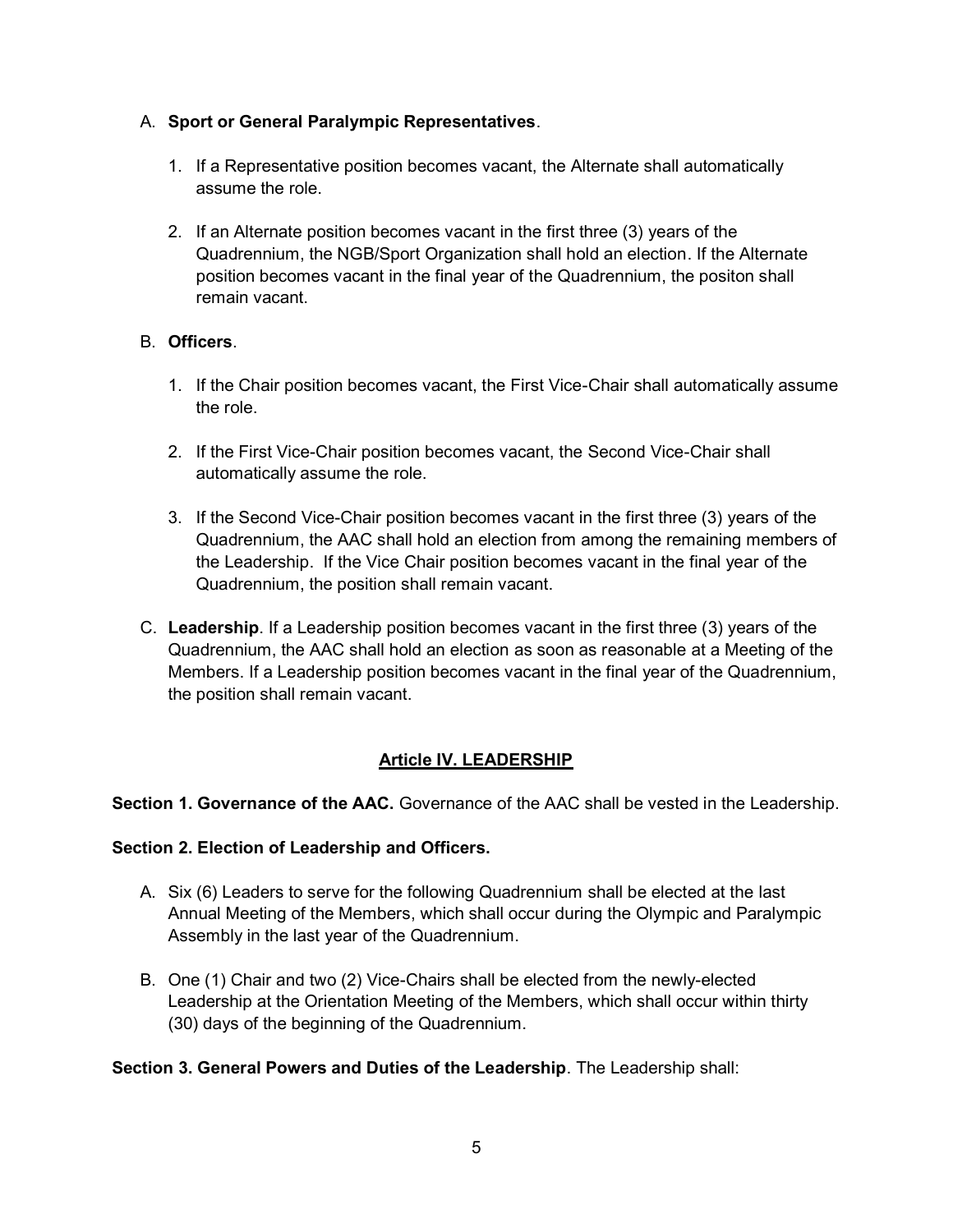- A. Serve to guide and ensure effective communication between the AAC, the athletes it serves and the USOC.
- B. Organize, call, and preside over Meetings.
- C. Oversee new Member orientation.
- D. Have the authority to make decisions on behalf of the AAC, in accordance with these Bylaws regarding Approval of Actions and Elections.
- E. Appoint Standing Committees of the AAC.
- F. Be responsible for maintaining the AAC Bylaws, keeping the AAC accountable to its Bylaws, and interpreting the Bylaws as necessary.
- G. Manage the budget, business and affairs of the AAC.

## **Article V. MEETINGS**

#### **Section 1. Meetings.**

- A. **Meeting of the Members**. A Meeting of the Members occurs when the meeting is properly noticed and a quorum of the members are in attendance.
- B. **Annual Meeting of the Members**. There shall be an Annual Meeting of the Members held each year during the Olympic and Paralympic Assembly.
- C. **Orientation Meeting of the Members**. There shall be an Orientation Meeting of the Members, which shall occur within 30 days of the beginning of the Quadrennium.
- D. **Other Meetings**. Other Meetings may be set by the Chair. These meetings may have more limited scopes, purposes, and attendees.

**Section 2. Order of Business.** The Leadership has the authority to make procedural decisions in conducting the business of the AAC as long as the procedures are transparent and improve the effectiveness of the AAC. At a minimum, actions and elections at a Meeting of the Members shall follow: 1) motions, 2) seconds, 3) discussions, and 3) calls to vote.

**Section 3. Open to the Public.** All Meetings of the Members are open to the public, unless closed by majority vote of the Members, with a quorum present. The Chair may call for certain discussions to occur in Executive Session.

**Section 4. Quorum.** A quorum is established when a simple majority of Members eligible to attend the meeting is present immediately before the meeting begins.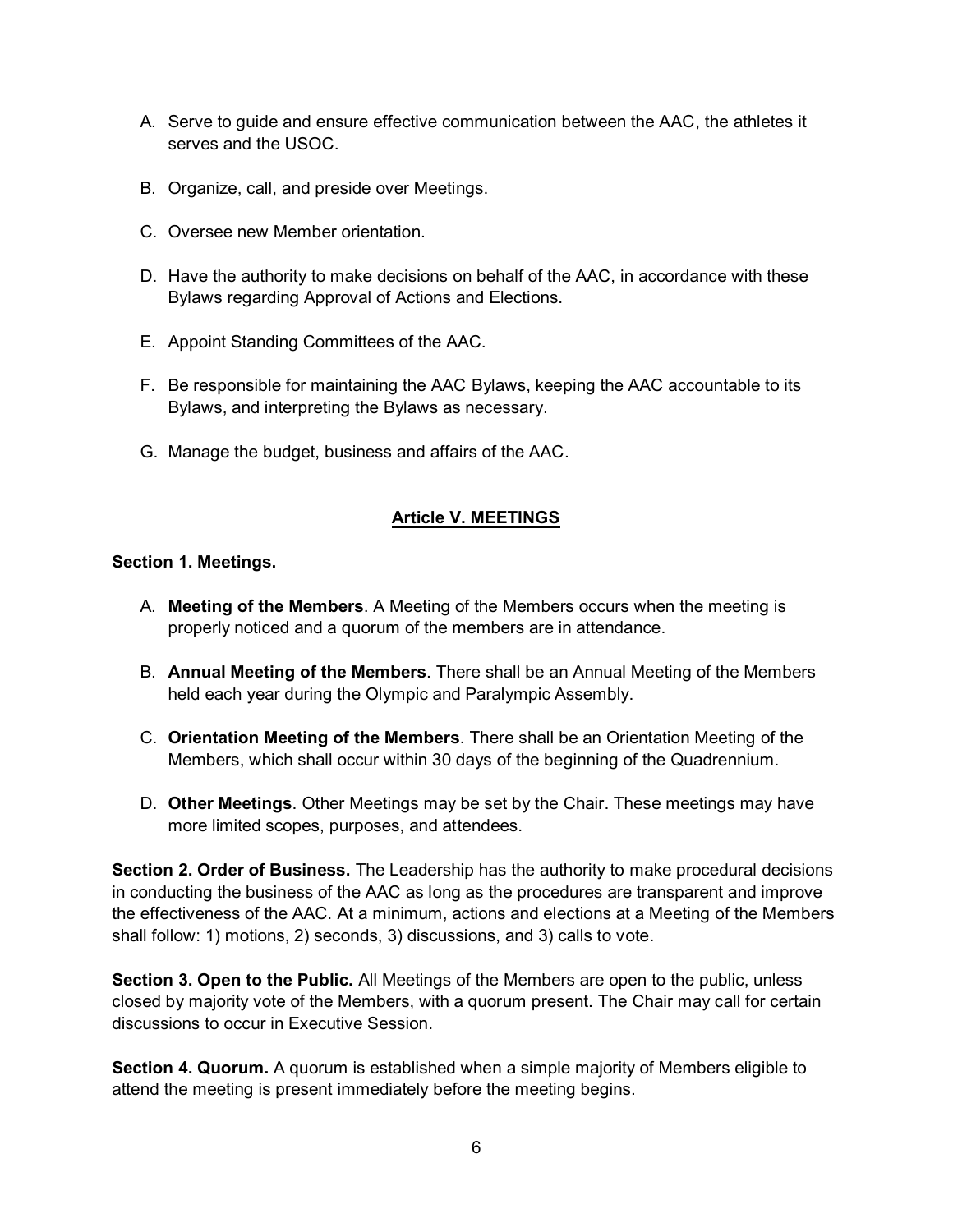## **Article VI. SPECIFIC ACTIONS AND ELECTIONS**

### **Section 1. Actions or Elections Requiring a Meeting of the Members**.

- A. Actions or elections that require a Meeting of the Members, properly noticed and with a quorum of the Members in attendance, include: 1) elections for AAC Leadership and Officers, 2) nomination of athlete representatives to the USOC Board, 3) nomination of an individual to serve as the Athlete Ombudsman, 4) recommendation of termination of the Athlete Ombudsman, 5) removal of an AAC Member by the AAC, and 6) amendments to the AAC Bylaws.
- B. For such actions and elections as listed above, votes will be limited to those actually present in-person at the Meeting, unless the Leadership devises an expedited electronic voting process.

## **Section 2. Approval of Actions.**

- A. The following actions require at least 2/3rd's support of those participating in the vote: 1) recommendation of termination of the Athlete Ombudsman, and 2) removal of an AAC Member by the AAC.
- B. Approval of all other actions require a simple majority support of those participating in the vote

#### **Section 3. Approval of Elections.**

- A. The following elections shall be accomplished through the Approval Voting Procedures as described in the AAC Member Elections and Voting Policy: 1) AAC Leadership and Officers, 2) nomination of athlete representatives to the USOC Board, and 3) nomination of an individual to serve Athlete Ombudsman.
- B. All other elections, selections, nominations or appointments may be accomplished by the Nominating and Elections Committee.

#### **Section 4. Electronic Voting**

- A. For any action or election that demands urgent attention, the Leadership may devise an expedited process and votes may be taken electronically.
- B. For such votes to be valid, the following requirements must be met: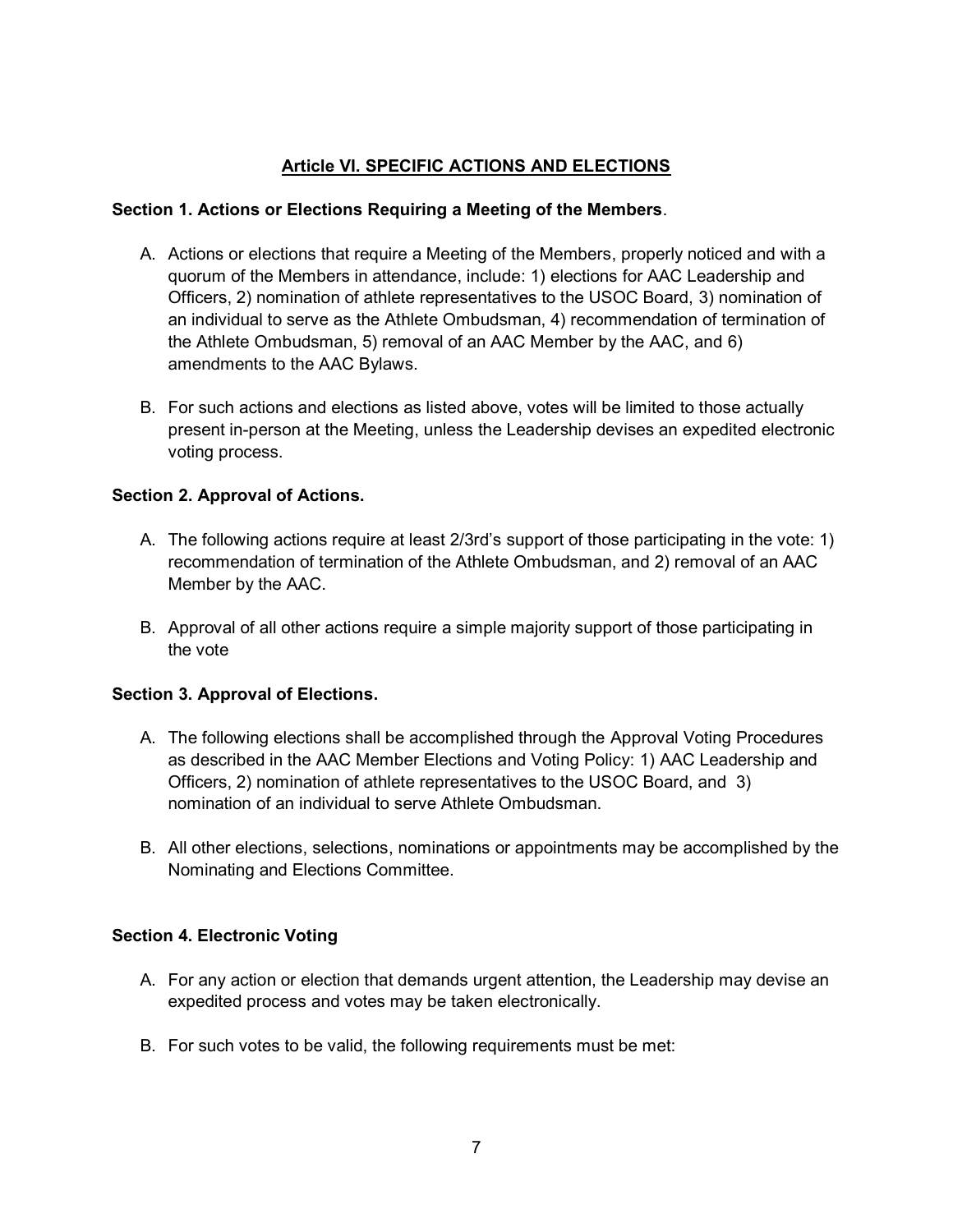- 1. Reasonable notice shall be given to all eligible voters of the decision to be made, including any relevant accompanying information.
- 2. If the action or election typically requires a Meeting of the Members, with a quorum of the Members in attendance, then at least a simple majority of Members must participate in the electronic vote.
- 3. The voting window must be open at least forty-eight (48) hours.

All approval requirements described above shall apply.

## **Section 5. Nomination of Athlete Representatives to the USOC Board**

The AAC shall nominate athlete representatives to the Board of the USOC in a manner that meets all requirements of the USOC Bylaws and Ted Stevens Act and ensures at least one representative is a Para sport athlete and at least one is an Olympic sport athlete.

## **Article VII. COMMITTEES AND TASK FORCES**

**Section 1. Standing Committees.** The Leadership shall appoint five (5) Standing Committees for the Quadrennium: a Nominating and Elections Committee, Ethics Committee, Roster and Records Committee, Communications Committee and Education Oversight Committee. Each Committee shall include at least three (3) Members, including a member of Leadership**.**

- A. **Nominating and Elections Committee**. The Nominating and Elections Committee shall determine and carry out fair and transparent processes for all elections, selections, nominations and appointees required by or requested of the AAC for athlete representatives (i.e., U.S. Olympic Endowment, USADA Board of Directors, SafeSport Board of Directors, Paralympic Advisory Committee, Athlete Service Coordinators, etc.). This Committee shall also coordinate the election processes for Sport and General Paralympic Representatives, as well as the Leadership of the AAC.
- B. **Ethics Committee**. The Ethics Committee shall investigate and make determinations in cases involving an alleged violation of the AAC Bylaws, Code of Conduct and Standards or the Conflicts of Interest Policy, and shall make recommendations to the AAC if the case involves the potential removal of an AAC Member or Alternate.
- C. **Roster and Records Committee**. The Roster and Records Committee shall maintain the minutes of AAC Meetings, records of AAC actions or elections, and the rosters of the AAC.
- D. **Communications Committee**. The Communications Committee shall maintain the AAC website and direct communications of the AAC with its Members.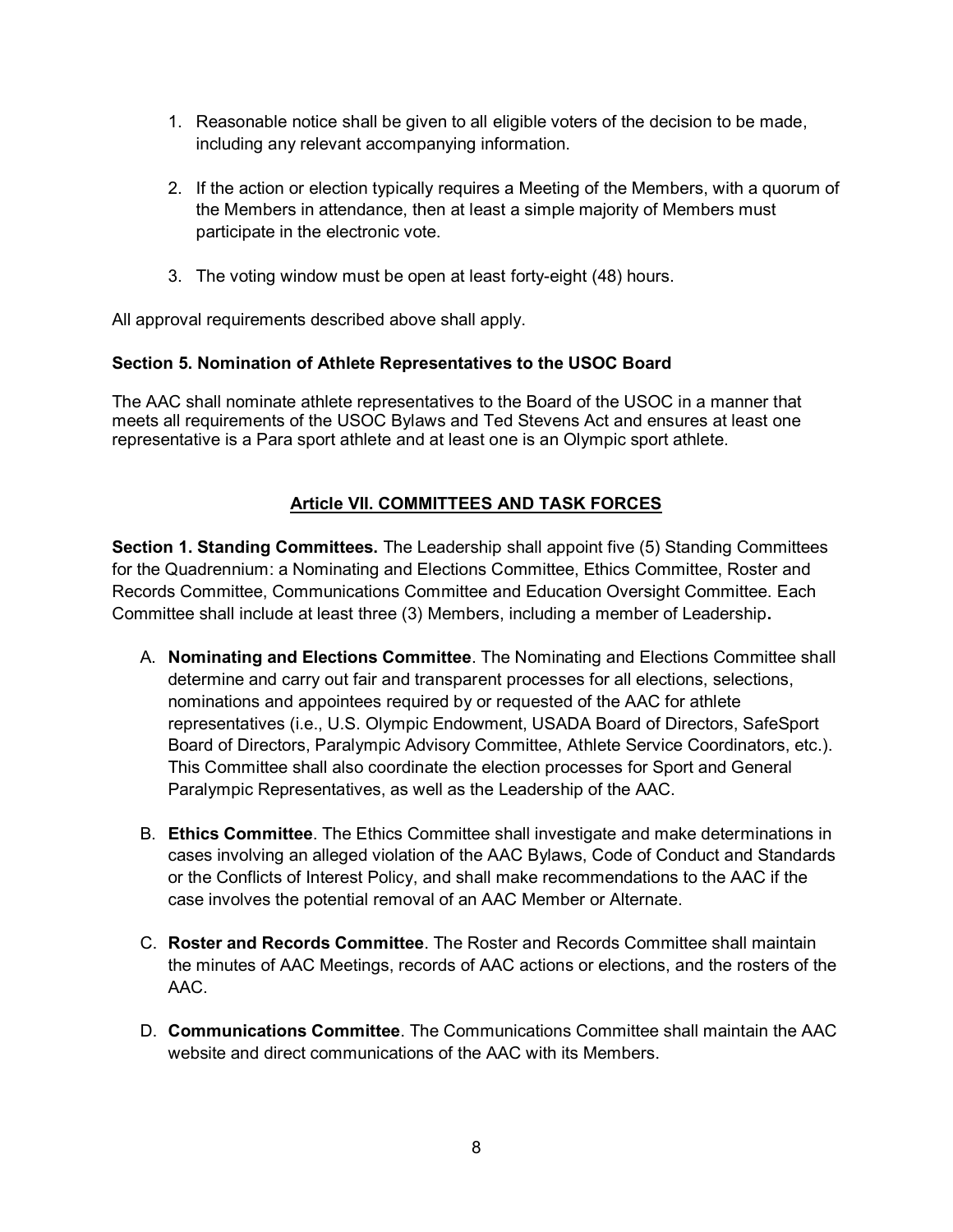E. **Education Oversight Committee**. The Education Oversight Committee shall assess educational needs of the AAC and ensure that meeting presenters are made aware of pertinent and current AAC issues, and consult with them regarding the relevance of their presentation to the AAC.

**Section 2. Other Committees, Advisory Boards, Working Groups and Task Forces.** The Leadership may authorize the establishment of and appoint Members to other committees, advisory boards, working groups or task forces from time to time, and assign duties accordingly.

## **Article VIII. NONDISCRIMINATION**

The Athletes' Advisory Council is committed to a policy of fair representation and will not discriminate or harass on the basis of age, race, sex, color, religion, national origin, disability, veteran status, sexual orientation, gender identity or expression, genetic information or any other status protected by federal, state or local law, where applicable.

## **Article IX. AMENDMENTS**

These Bylaws may be amended, supplemented, or repealed by a majority vote of the AAC present at a Meeting of the Members, properly noticed and with a quorum of the Members in attendance, and must be subsequently approved by the USOC Board of Directors. Before AAC Members may vote on an amendment to the Bylaws, at least ten (10) days' notice must be given of the proposed amendment(s). The amendments shall become effective upon approval by the USOC Board of Directors.

*December 2017 Last Amended, March 2019*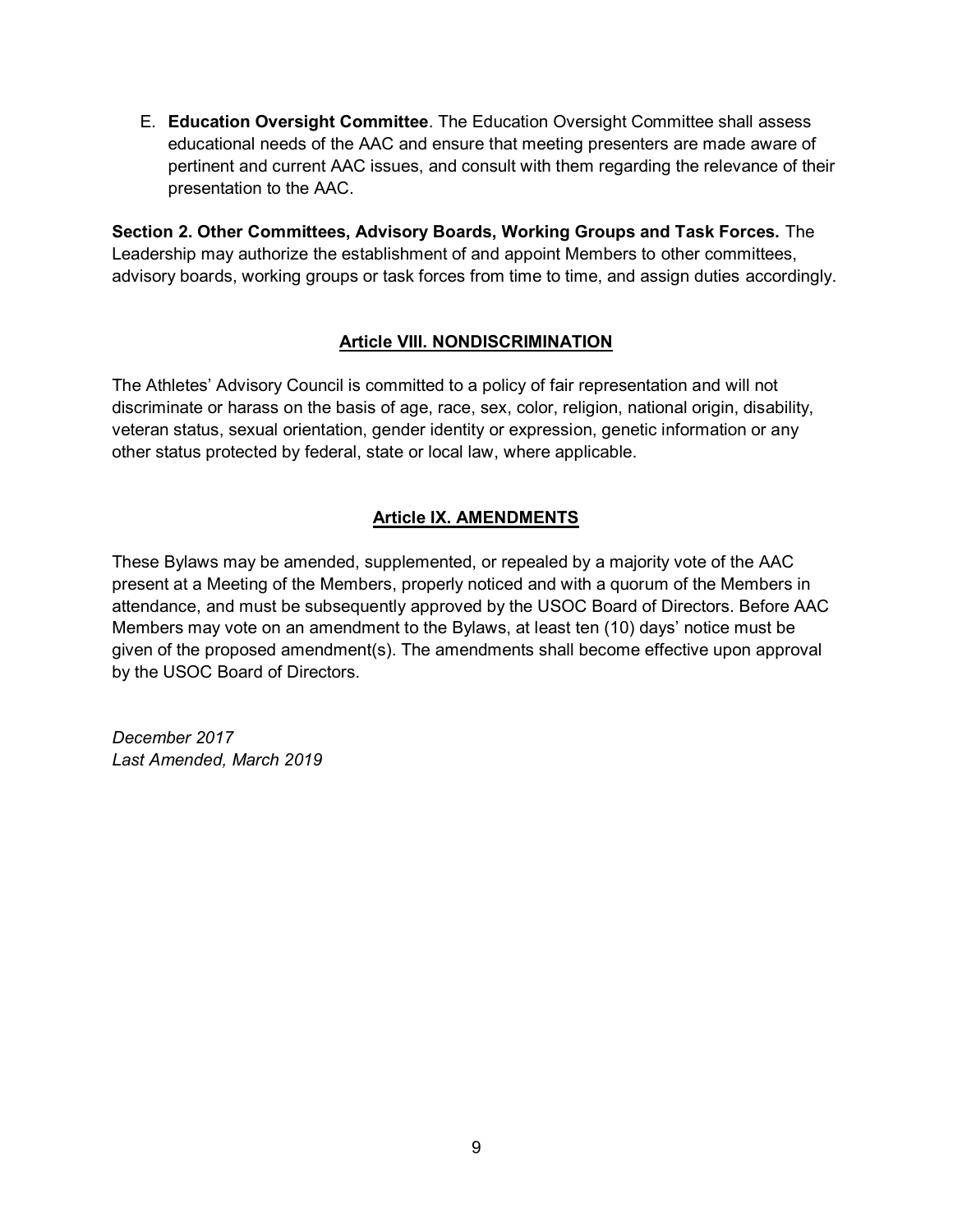## **CODE OF CONDUCT AND STANDARDS OF THE AAC**

Each Member and Alternate of the AAC has a duty to respect the athletes s/he serves; exercise the duties and responsibilities of his/her position with integrity, collegiality, and care; and be responsible for his/her decisions. As such, each Member and Alternate is expected to:

- A. Act honestly, truthfully and with integrity in all dealings regarding his/her membership in the AAC.
- B. Comply with both the spirit and the letter of the law with regards to AAC Bylaws and Policies.
- C. Be responsible, transparent and accountable for his/her actions.
- D. Make attendance at all Meetings a high priority.
	- 1. If a Member is not able to be physically present at a Meeting of the Members, s/he shall notify the Chair of the AAC, as well as the Alternate, as soon as the Member determines that s/he cannot attend.
	- 2. Three or more consecutive absences, or missing at least  $\frac{1}{2}$  the Meetings of Members in a 2-year period, may constitute cause for removal.
- E. Be prepared to discuss the issues and business on the agenda, having read all background material relevant to the topics at hand.
- F. Put the interests of the AAC, and the athletes it serves, above personal interests.
- G. Represent the AAC in a positive and supportive manner.
- H. Show respect and courteous conduct in all Meetings.
- I. Serve as a role model to other athletes and as such shall not commit any act contrary to federal and state laws, the World Anti-Doping Code, the SafeSport Code, or any other rule of sport applicable.
	- 1. Any arrest or conviction of a criminal act, determination of an anti-doping rule or SafeSport violation, or any imposition of a period of ineligibility from sport shall be immediately disclosed to the Ethics Committee.

The Ethics Committee shall have the authority and responsibility to investigate and make determinations regarding potential violations of this Code.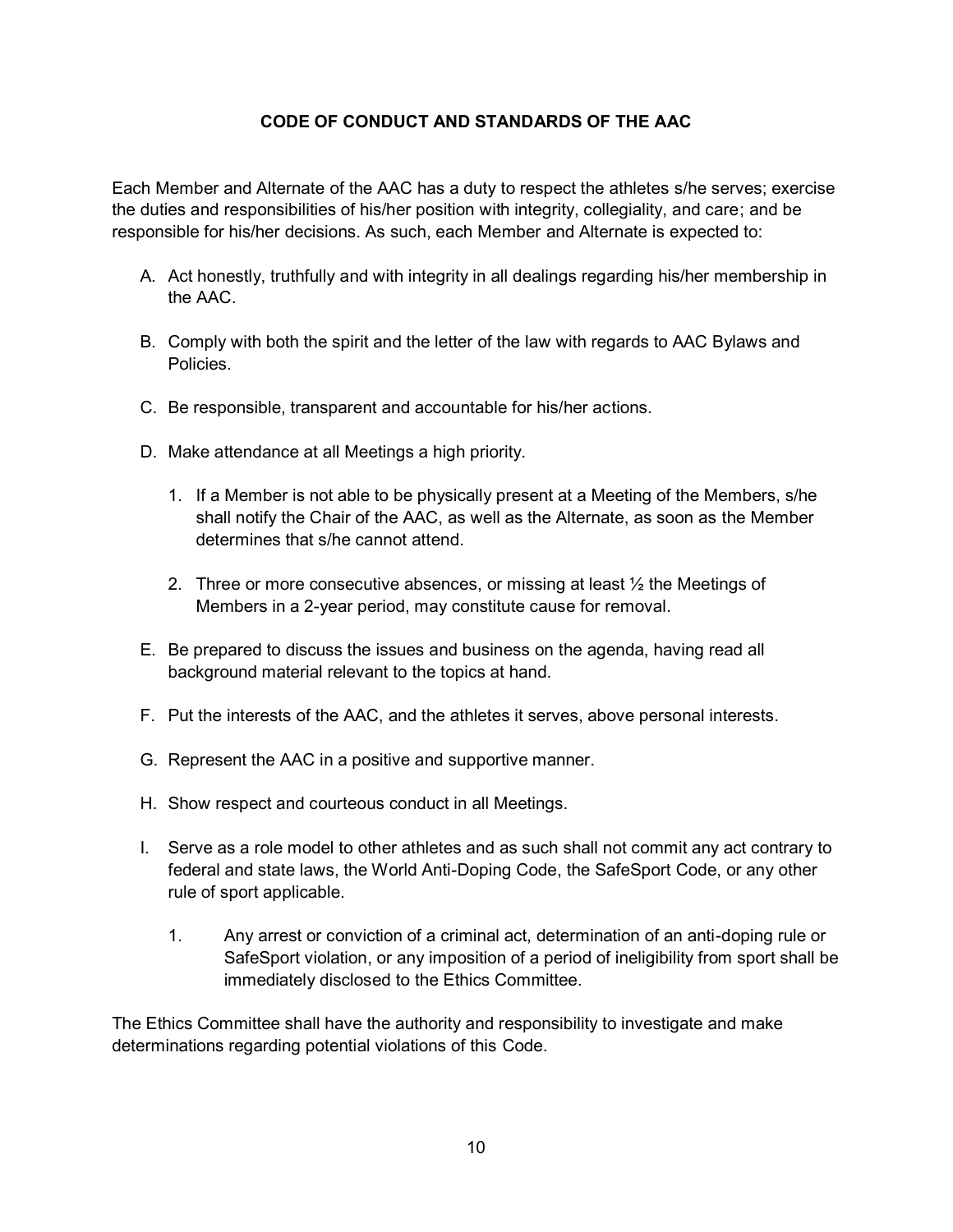Any action taken by the Ethics Committee shall be approved only when a majority of Committee members determine that it is in the best interest of the AAC to do so, including issues that may impact the AAC's reputation or ability to conduct its own affairs responsibly and with integrity.

If the proposed action includes a recommendation for Removal from the AAC, the matter shall be presented to all Members, according to the Removal Section of the AAC Bylaws.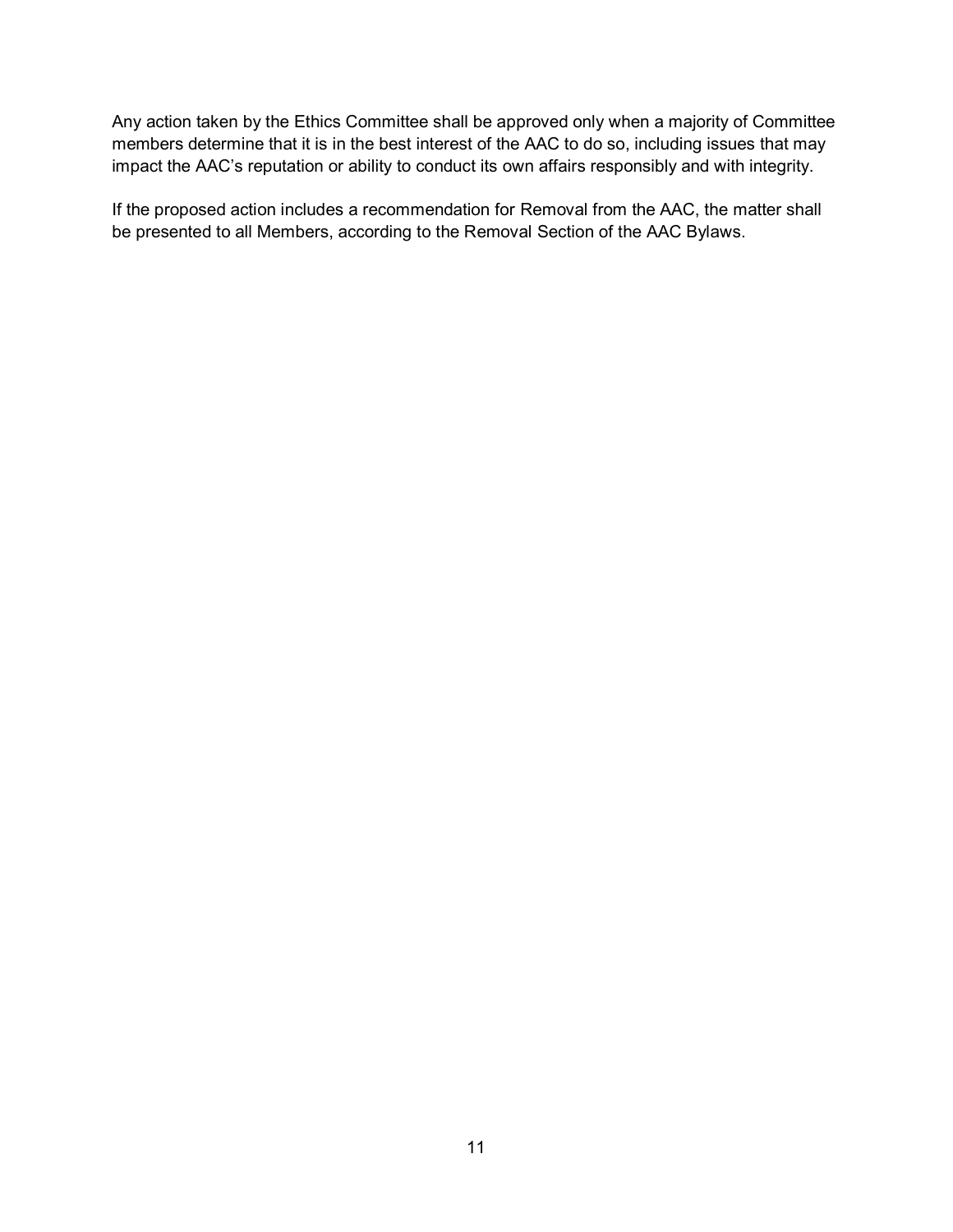### **CONFLICTS OF INTEREST POLICY**

Each Member and Alternate of the AAC has a duty to be free from influence of any conflicting interest, and shall understand that a potential for conflict of interest needs to be recognized and disclosed. In addition to a Member's duty to recognize and disclose, potential conflicts of interests may be brought forward by any individual.

Such conflicts may include, but are not limited to:

- A. A familial or personal relationship with a staff/member of the USOC, NGB, member organization, IOC, OCOG, bid committee, or other key stakeholders.
- B. A paid position within the USOC, NGB, member organization, IOC, OCOG, bid committee, or other key stakeholders.
- C. An affiliation with a sponsor, organization or other entity that could call into question the actions of the AAC. (i.e., USADA, SafeSport, the IOC/IPC, etc.)

**Disclosure Prior to Election**. Prior to nominating him or herself to serve on the AAC (as a Sport or General Paralympic Representative, or Leader) one must disclose any potential conflict to the Ethics Committee of the AAC, which shall determine whether the individual is eligible to run for election.

**Disclosure During One's Tenure on the AAC**. Each Member or Alternate must promptly disclose any potential conflict to the Ethics Committee of the AAC, which may take appropriate steps to prevent influence, either on the general affairs of the AAC or on a particular deliberation or vote. If the proposed action includes a recommendation for removal of a Member of the AAC, the matter shall be presented to all Members, according to the Removal Section of the AAC Bylaws.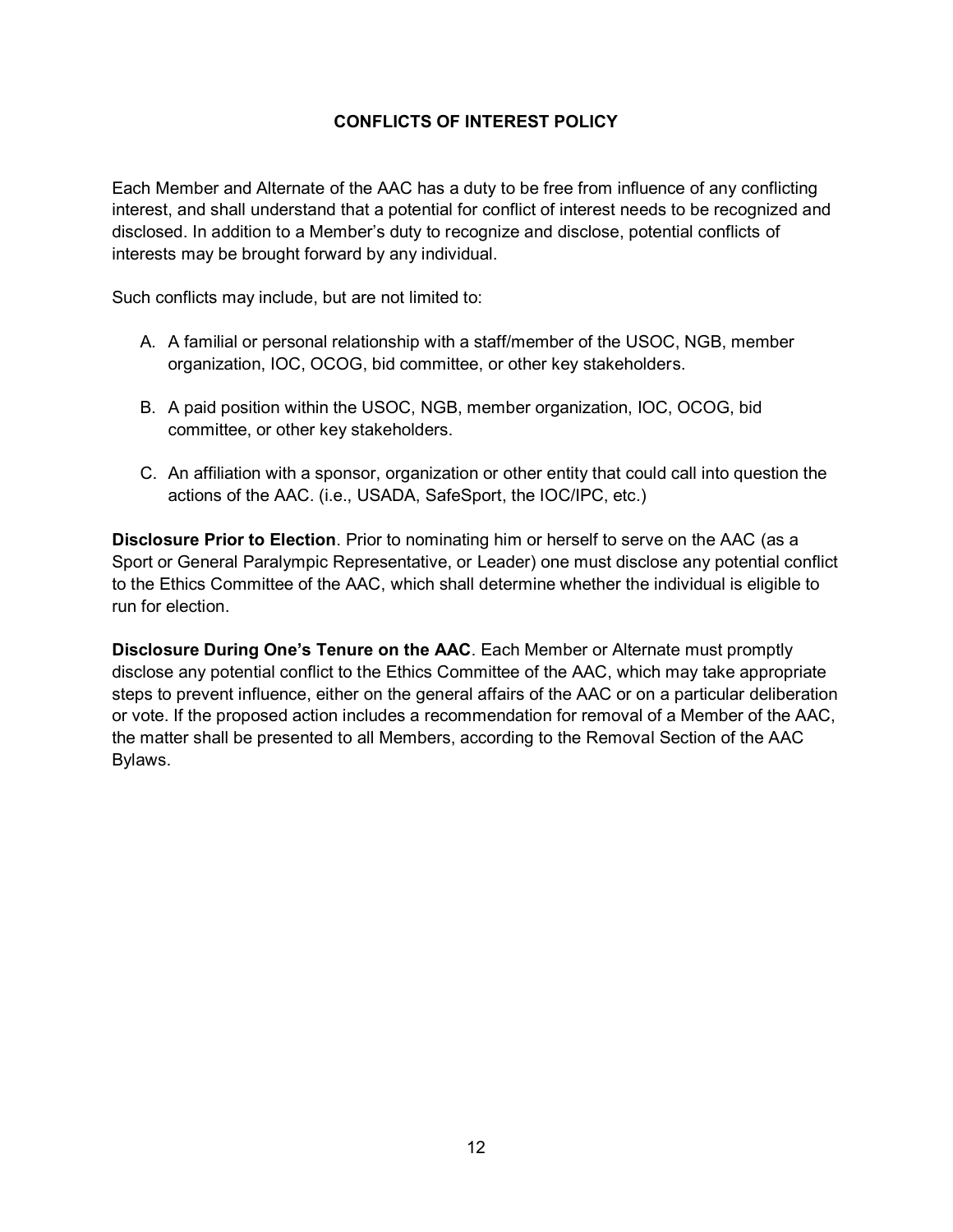## **AAC MEMBER ELECTIONS AND VOTING POLICY**

The AAC Member Elections and Voting Policy specifies eligibility requirements and election procedures for Members of the AAC.

It also sets forth the Approval Voting Procedures, as required for 1) AAC Leadership and Officers, 2) nomination of athlete representatives to the USOC Board, and 3) nomination of an individual to serve Athlete Ombudsman.

#### **Section 1. Sport and General Paralympic Representatives**.

- A. **Eligibility to Run**. Eligibility requirements are outlined in the AAC Bylaws.
- B. **Eligibility to Vote**. Those eligible to run are eligible to vote.
- C. **Process and Timeline Guidelines**. The Nominating and Elections Committee of the AAC shall make NGBs/Sport Organizations aware of the AAC Election process, including these Guidelines. The NGBs will be asked to follow the Guidelines, unless an alternate process/timeline is presented to and approved by the Nominating and Elections Committee. All dates relate to the year of the Summer Olympic and Paralympic Games.
	- 1. **By June 1**. The AAC Nominating and Elections Committee shall distribute the Process and Timeline Guidelines to each Sport Organization, along with the AAC Bylaws and Policies.
	- 2. **By July 1**. The Sport Organization shall distribute the Process and Timeline Guidelines to its 10-year rule athletes, along with the AAC Bylaws and Policies. (The 10-year rule for AAC Representatives and Alternates is defined in the AAC Bylaws).
	- 3. **By October 1**. The Sport Organization shall call for self-nominations from eligible candidates.
		- a. Nominations should minimally include a written statement of intent and may include a resume or any other information pertaining to an athlete's ability to serve the Mission of the AAC.
		- b. Disclosures shall be made according to Eligibility requirements of the AAC Bylaws and the Conflicts of Interest Policy.
	- 4. **By November 1**. The Sport Organization shall distribute the list of eligible nominees, along with statements of intent and other candidate submissions, disclosures, and voting instructions to eligible voters.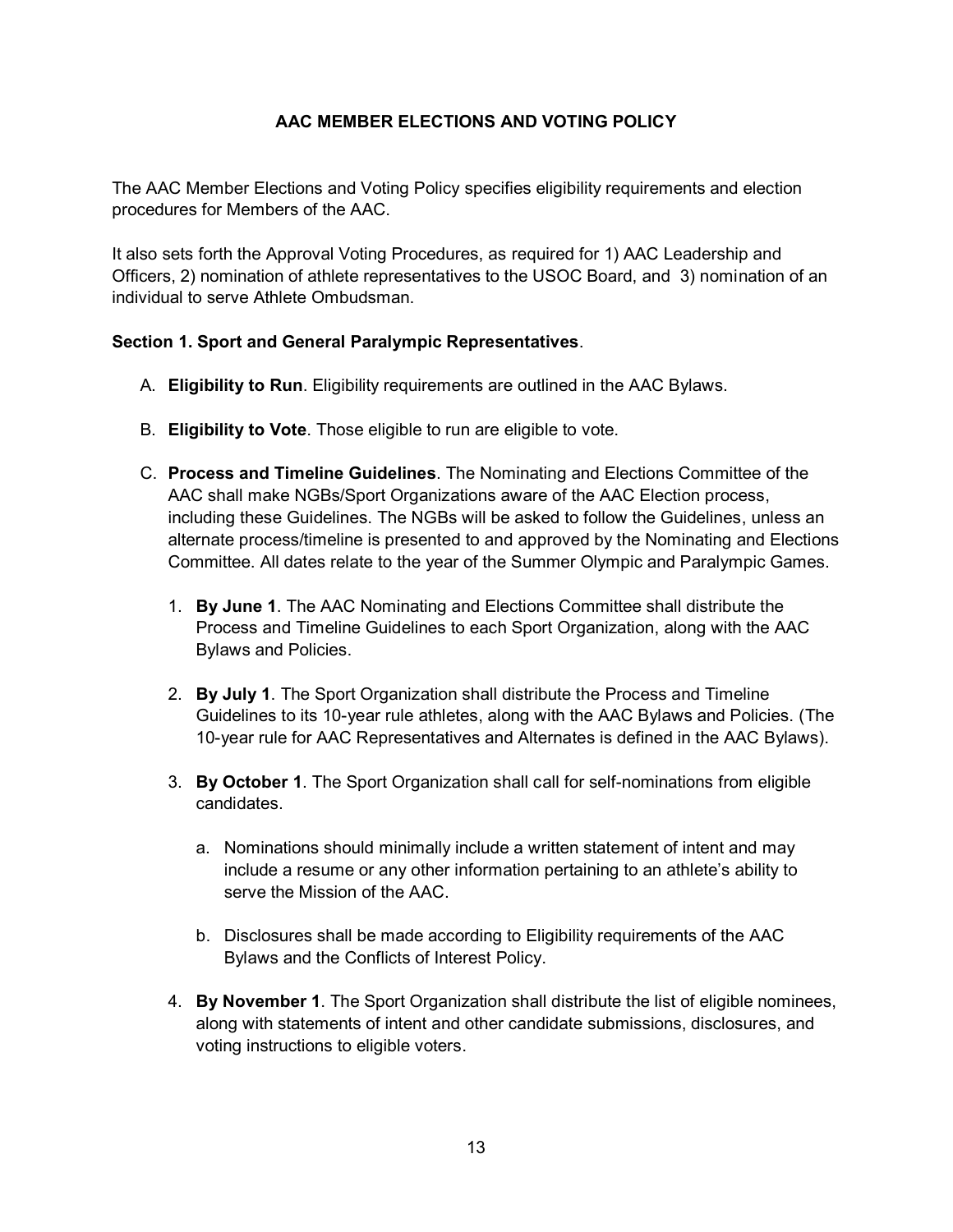- 5. **By November 15**. The Sport Organization shall conduct an election where the top two candidates with the most votes are named the Representative and Alternate, respectively.
- 6. **By November 20**. The Sport Organization shall notify the AAC Nominating and Elections Committee of the results.

### **Section 2. Leadership.**

- A. **Eligibility to Run**. Eligibility requirements are outlined in the AAC Bylaws.
- B. **Eligibility to Vote**. All AAC Members at the time of the election are eligible to vote.
- C. **Process and Timeline.** All dates relate to the year of the Summer Olympic and Paralympic Games.
	- 1. **By July 1**. The AAC Nominating and Elections Committee shall distribute the AAC Leadership Election process to AAC Members and Alternates, along with the AAC Bylaws and Policies, and make a reasonable effort to notify past AAC Members and Alternates who might be eligible. The process shall also be posted on the AAC website as Leadership eligibility does not require current service in AAC.
	- 2. **By August 1**. The Nominating and Elections Committee shall call for selfnominations from any eligible candidate.
		- a. Nominations should minimally include a written statement of intent and may include a resume or any other information pertaining to an athlete's ability to serve the Mission of the AAC as a Leader.
		- b. Disclosures shall be made according to Eligibility requirements of the AAC Bylaws and the Conflict of Interest Policy.
	- 3. **By September 1**. The Nominating and Elections Committee shall distribute the list of eligible nominees, along with statements of intent and other candidate submissions, disclosures, and voting instructions to all Members.
	- 4. **At the Last Annual Meeting of Members of the Quadrennium (i.e., the Assembly)**. The Nominating and Elections Committee shall conduct an election under the approval voting procedures where the top six (6) candidates with the most votes are named to the Leadership.

#### **Section 3. Officers.**

A. **Eligibility to Run**. Eligibility requirements are outlined in the AAC Bylaws and Policies.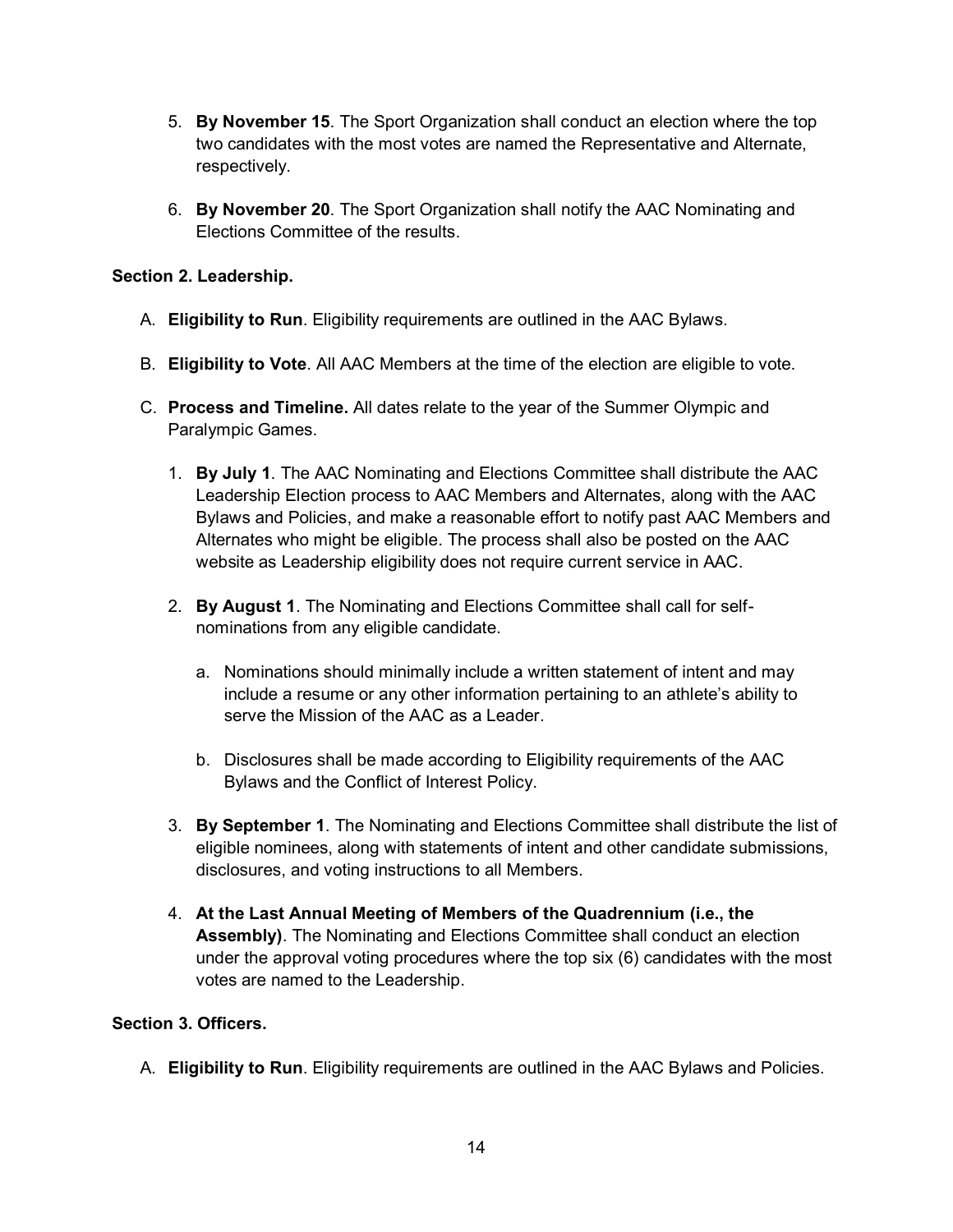B. **Eligibility to Vote**. All AAC Members at the time of the election are eligible to vote.

## C. **Process and Timeline.**

- 1. **By November 15**. The Nominating and Elections Committee shall call for nominations from the newly elected Leadership.
	- a. Nominations should minimally include a written statement of intent and may include a resume or any other information pertaining to an athlete's ability to serve the Mission of the AAC as an Officer.
	- b. The nomination need not specify the particular Officer position, only that s/he wants to run for Officer.
- 2. **By December 1.** The Nominating and Elections Committee shall distribute the list of candidates for Officers, along with statements of intent and other candidate submissions to the current AAC and newly elected Members of the AAC for the upcoming Quadrennium.
- 3. **By December 15.** Any current Member of the AAC may submit a letter of support for an Officer candidate to the Nominating and Elections Committee.
- 4. **By December 31.** The Nominating and Elections Committee from the previous Quadrennium shall distribute any letters of support to newly-elected Members of the AAC for the upcoming Quadrennium.
- 5. **At the Orientation Meeting of the Members of the new Quadrennium**. The newly elected Leadership shall delegate disinterested individuals (which may include USOC staff) to conduct an election first to determine the Chair, then the two (2) Vice-Chairs. The Vice-Chairs determination shall be determined in the same election, with the top two vote getters being named First and Second Vice-Chair, respectively.

**Section 4. Leadership or Officer Vacancies.** Vacancies shall be filled in accordance with the AAC Bylaws. If an election is necessary, the Nominating and Elections Committee should endeavor to coordinate a process reflective of the intent of this Policy, timelines not withstanding although as soon as possible. Electronic voting may be used to expedite the process.

**Section 5. Approval Voting Procedures.** These procedures shall apply for the following elections: 1) AAC Leadership and Officers, 2) nomination of athlete representatives to the USOC Board, and 3) nomination of an individual to serve Athlete Ombudsman.

A. A ballot of candidates shall be distributed to all eligible voters.